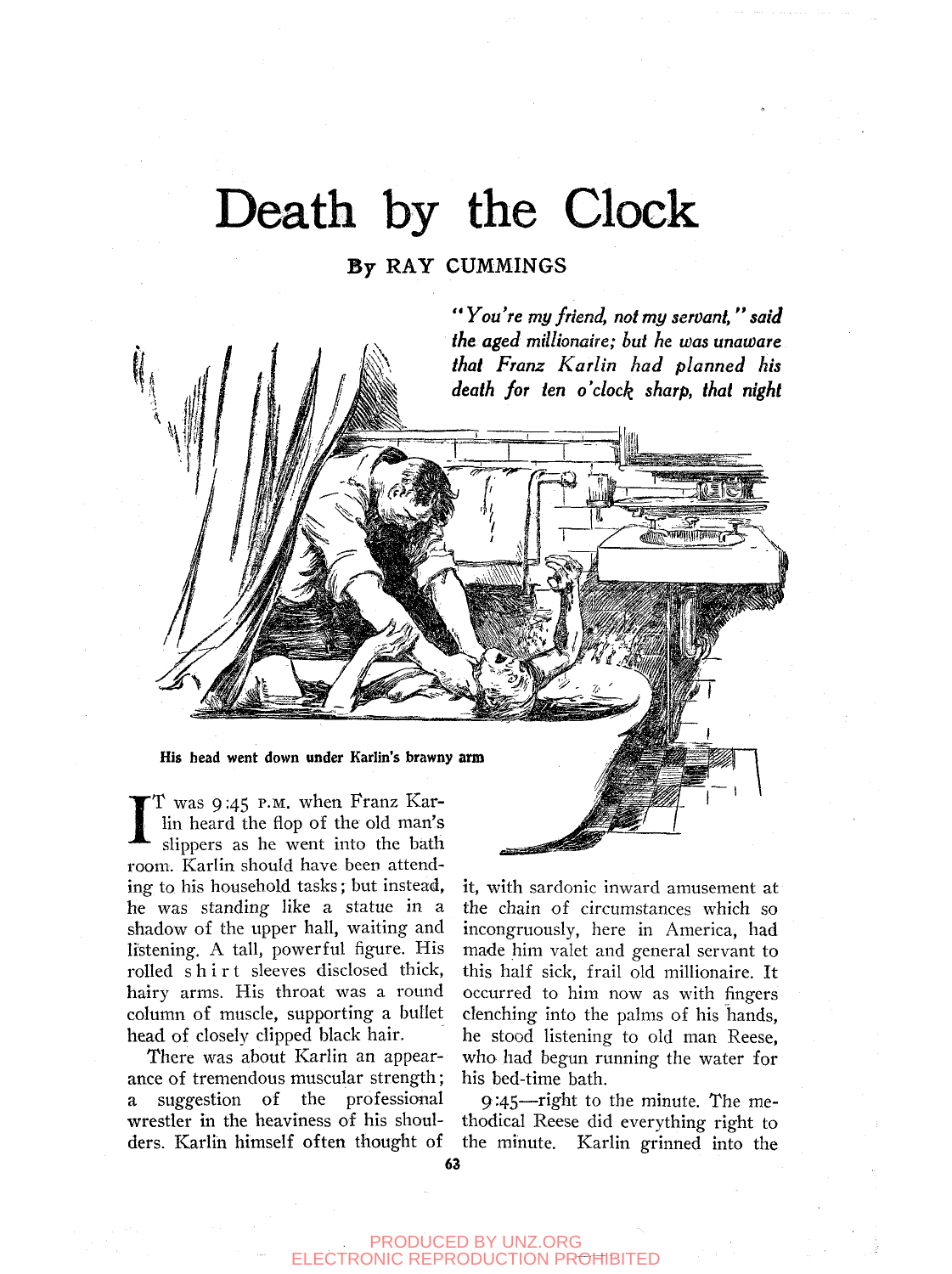shadows of the portière beside him. This death, too, would take place right to the minute. Half an hour now, and Reese would be dead. And Karlin's witnesses would come in three-quarters of an hour . . .

Karlin was tense, but not nervous. He had no nerves. It would be easy to pull off this job of killing Reese; his last criminal act, for out of this one would come riches enough to last a lifetime.

He moved noiselessly from the shadows, and met the old man at the bathroom door.

"Mr. Reese?"

"Eh ? Oh, you, Karlin. You startled me. What you want?"

" I thought you would like I arrange your bath, sir."

The bathroom light fell upon the old man's frail figure. His wispy gray hair was awry; the dressing gown, half open, showed his chest and rjbs, hairless and white. He was smiling up into Karlin's swart face gazing down at him.

" Oh, no, thank you, Karlin; I. can do it myself. Besides, you know, I'm fussy about the temperature of the water."

He was always good-natured about his fussiness; he had to be, or Karlin could never have lasted with him these five years,

" Yes, sir." Karlin turned quietly<br>zav. Then he came back. "Some away. Then he came back. friends of mine, they are coming soon for a game of cards. You will not mind?"

"No, of course not, Karlin. You are my friend—not my servant. You know that. Always glad to have you.— Where are you going to play?"

" In the library, sir? Like the last night? Or if maybe it was that our noise would keep you awake—?"

" Like to have it, Karlin. I'm not an invalid. Three men coming?"

" Yes, sir. They live near here—two of them. The other is Cafierty—"

The old man grinned. " Officer Cafferty? Nice fellow. Don't take too much of his money away from him."

Reese went back into the bathroom. He seemed in a particularly good mood to-night. Karlin heard his chuckle.

Karlin moved away down the hall. It was a daring thing, inviting this policeman here the night he was killing Reese. A stroke of genius. Who would think that a murderer would dare have a policeman on the scene of the crime ?

K ARLIN padded down the upper<br>hall, his lithe tread noiseless on<br>the Oriental rugs. At Rese's hall, his lithe tread noiseless on the Oriental rugs. At Reese's bedroom door he glanced at his watch. 9:50 o'clock. Plenty of time before Cafferty and the others would arrive. He had told them emphatically not to come before 10:30, when Mr. Reese would be in bed.

Nothing to do now but wait a few minutes while Reese shaved and got into the tub. The house was silent; no one in it save Karlin and the old man. It was not a big house; just these two stories. It was handsomely furnished, but the old-fashioned building hardly seemed like the residence of a retired millionaire with no family and few friends. It was set in rather a lonely neighborhood here in this suburban town. No close neighbors; thick trees outside the windows.

The minutes dragged. From down the hall, Karlin could hear the old man puttering about his shaving.

The bedroom here was hot as hell. The old man always insisted upon keeping the house very hot. Karlin wiped the sweat from his forehead. There was only a dim light here. It

4 A—6

#### PRODUCED BY UNZ.ORG ELECTRONIC REPRODUCTION PROHIBITED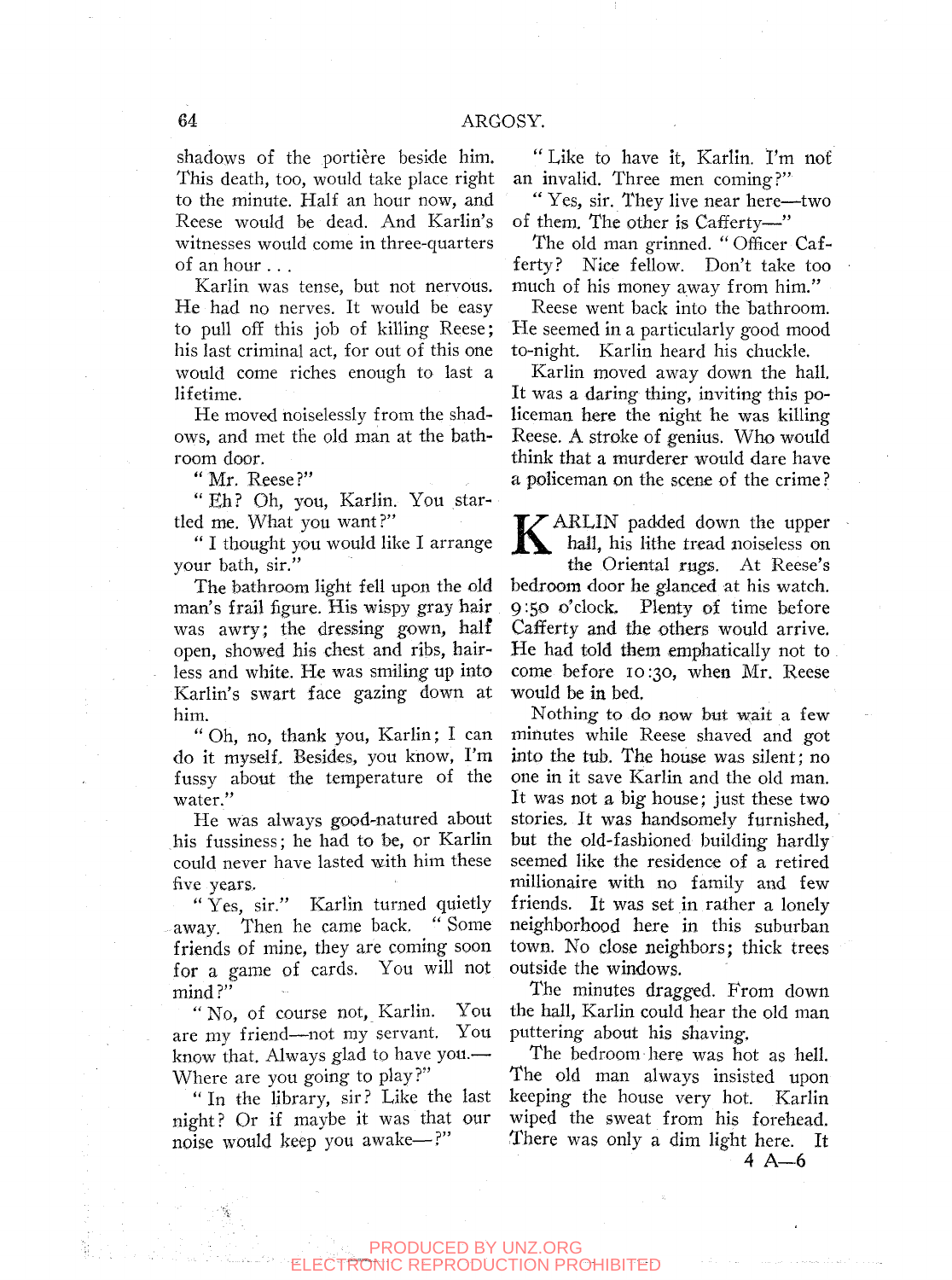showed the big, luxurious bed, Oriental rugs on the polished floor. He would have to move some of those rugs when he used the old man's slippers . . . He saw now on the dresser the opened package of new leather slippers which Reese had bought to-day. They would be all right to make the necessary sounds...

Karlin knew he could contrive the sounds up here convincingly. In his boyhood he had once had a job making ofif-stage sounds. And he had never lost his skill at ventriloquism.

Franz Karlin was forty years old now. His had been a wide and varied career. Of mid-European birth, he had become a vaudeville tumbler—youngest of the athletes who, no relation to each other, had been famous as the " Six Brothers Jensen." Later, Karlin had been a professional wrestler. Then he had developed a vaudeville act of his own. " Vento, the Ventriloquist," had been known throughout the amusement places of Europe.

But the money always got away. Karlin, too, had had several experiences with the law, and that had been expensive. In Berlin he had been in jail for over a year. Then, shaking it all loose, he had come to America, where no one knew him. Even Reese had never heard him mention his vaudeville experiences, or ventriloquism. He had a sheaf of old newspaper clippings, from those days when the London Music Halls applauded " Vento—Master of the Trickery of Sound." The clippings were locked in a bureau drawer of his bedroom. Neither Reese nor any one else here had ever seen them.

Karlin's old skill would stand him in good stead to-night. And he knew that he could face police questions without quivering over it. No policeman

5 A—6

could ever bully him. None ever had and several had tried it!

K ARLIN came out of his roving<br>thoughts with a start. Ten<br>o'clock! But what of it? There thoughts with a start. Ten o'clock! But what of it? There was half an hour yet. Plenty of things could be done in half an hour by a calm, determined man.

A stroke of good luck had made the murder worth while. The estate of Elmer T. Reese was estimated at well over three million dollars, and practically all of it was destined for charity. Karlin knew that he was listed for a miserably few thousands. That was a year ago—up to a month ago. Then Reese had quarreled with the directors of one of his pet charities, and had come home in a towering rage.

" Imagine them talking to me that way, Karlin. Me, who have stood back of them like the rock of Gibraltar for years. Nearly half a million I've given them—one time or another. The ingrates! And they know there's eight hundred thousand more coming when I die. Lot o' money, Karlin . . ."

Lot of money, indeed.—It seemed then as though some premonition came to Karlin. It coursed through him like the tingle of an electric shock, so that he stood tense. The fuming, irate old man had then and there declared that they would never get the promised eight hundred thousand. His roving eyes seemed seeking for a place to put the money. His gaze rested upon Karlin.

" I'll give it to you, Karlin. Gad, that's what I'll do! Some one who'll appreciate it—has some deference for my opinion on things. That's what I'll do to them. I'll show them—!"

And he had changed his will. With his angry mood still persisting, he had summoned his lawyer and executed the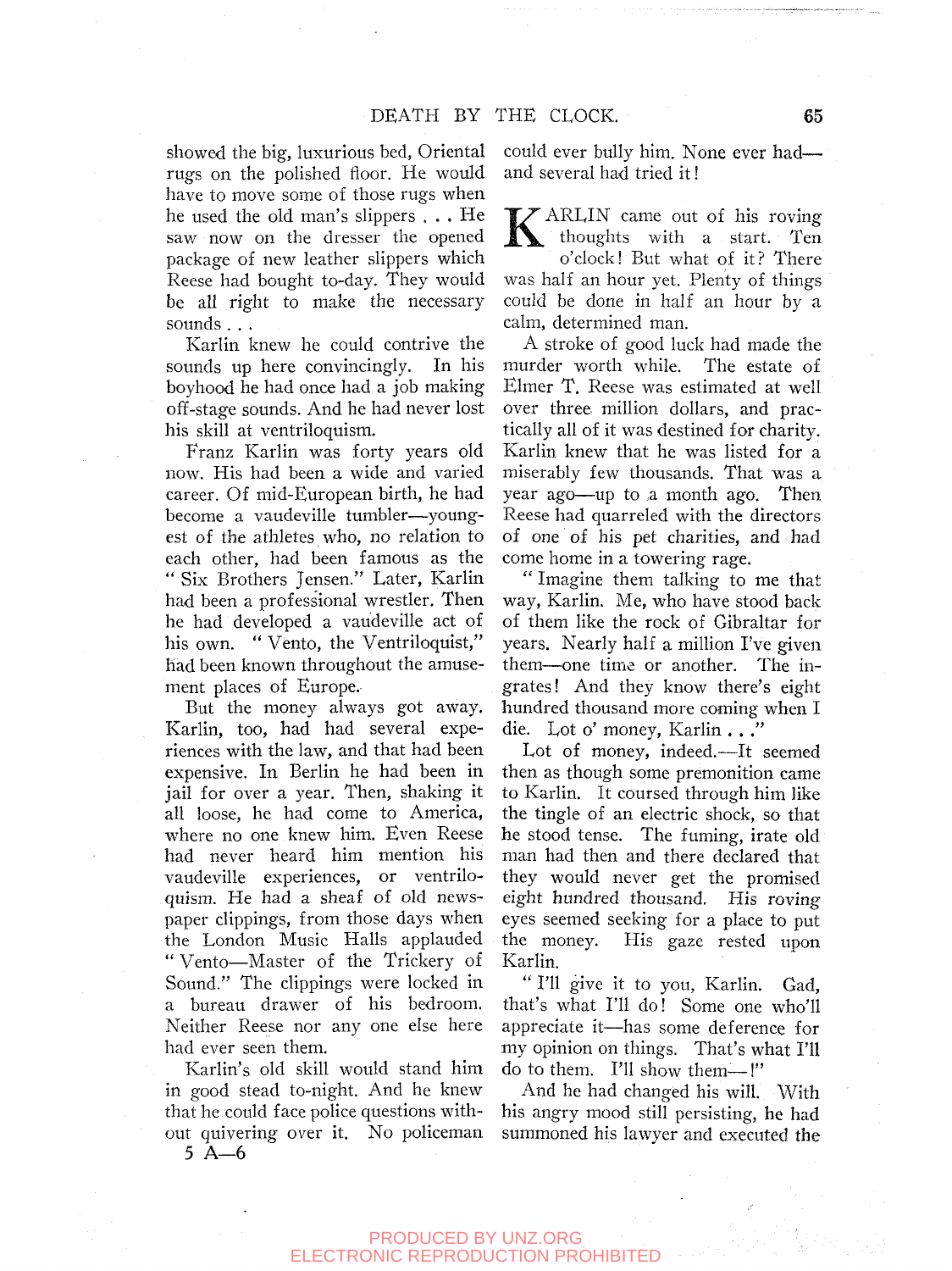new document. But Karlin knew him well enough to know that his temper wouldn't last, and now, while the spite document was in force, Karlin had to take advantage of his opportunity . . .

In Reese's bedroom, Karlin abruptlyawoke to the fact that his moment was at hand. It was 10:05. He padded from the room, moving noiselessly along the hall. His bullet head was lowered a little; his thick, wide shoulders were hunched; at the half-opened bathroom door he paused, instinctively with opened hands outstretched, like a wrestler alert to every move of his antagonist. And then he spoke:

" Mr. Reese, there is a thing very strange—"

He shifted himself through the door and into the bathroom. The scene before him was like a tableau, and he saw that everything was as it should be. Small, old-fashioned bathroom; shade drawn over the single window; an electric wall clock near the light, plugged into a wall socket near the tub —and the clock said 10 :o6. A shower curtain was drawn back on the further side; and the frail figure of Reese sitting there in the tub, with a cake of soap in his hand and the water up to his bony chest.—Clear, in that second, as a photographic image—and everything was correct.

"Eh, Karlin? What you say?"

Without a word of answer, Karlin's head and shoulders came down in a wrestler's crouch; his hands, with groping fingers, stretched out. He was conscious of a scowl that swept his face as he leaped.

R EESE no more than tensed, stiffened where he sat, and over his upturned face came a vague expression of surprise. Then his head and shoulders went down under Kar-

lin's hand. There were bubbles—little silent things that might have represented an effort to scream under water. The thin legs came churning up, but Karlin's brawny arm held them. So absurdly easy to hold this squirming, twisting, heaving little thing-—to shove down the shoulders against the bottom of the tub! Why, it was like pinning them to a mat, with the grinning,  $\alpha$  houlish spectre of death standing invisibly here, stooping like a referee to see that it was done correctly . . .

A few seconds. No, not long enough. A leg got loose, lashed. But the crouching Karlin quickly pinned it. Amazing death-strength to this frail, pink-white thing. The hips heaved until Karlin had to lean well down to hold them. Must not bruise the body! Strange rules to this affair. No tell-tale marks of violence. Careful not to press a hand upon the tub and leave finger prints!—Would the accursed thing never give up struggling?—Karlin caught a glimpse of the contorted, agonized face with eyes staring up through the water. What a horrible look! Bubbles had stopped coming from the gaping mouth. The lips were moving, jerking—trying to gasp at air and getting only water.

The struggles were lessening now. Not much strength left. Karlin saw in the thin, stringy throat, the protruding Adam's apple bobbing rhythmically up and down. The sucking, gaping lips were drinking in the water. A long, soothing last drink . . .

One of the arms twitched free of Karlin's grip. It came up, flailed down again. It seemed to Karlin that an incredible time went by, but at last the thing lay still. It was not even drinking now. Karlin released his hold. It lay sodden in the water.

Karlin came as though from a dream

#### PRODUCED BY UNZ.ORG TRONIC REPRODUCTION PROHIBITED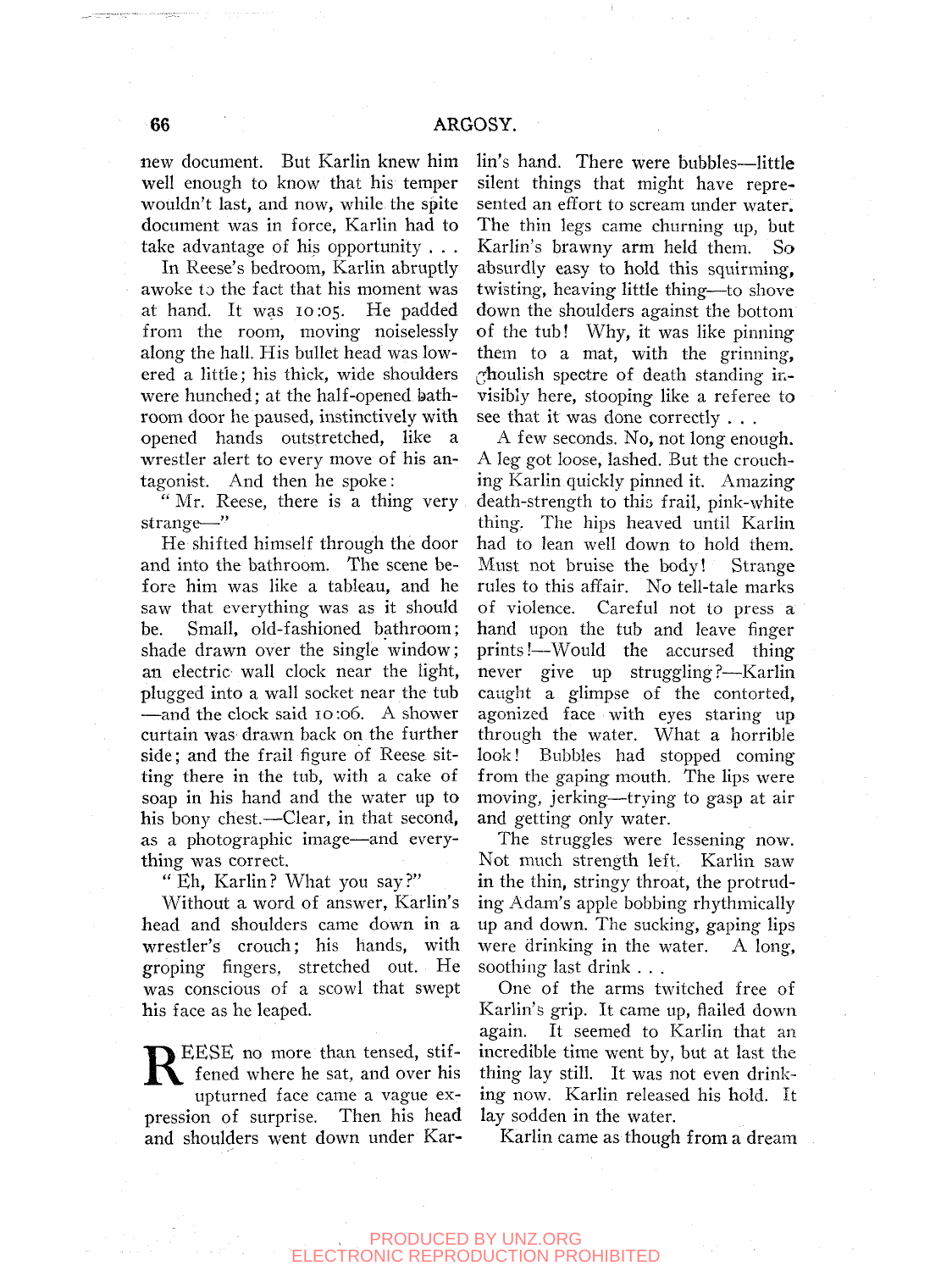into triumphant reality. He stood up. He was breathing hard. Excitement? He banished the idea. He was not excited in the least. He stood calmly surveying the scene, gauging exactly what had occurred and what must be done.

Surprise swept him. The drowning of Reese had needed more violence than he had realized. Karlin's rolled shirt sleeves were wet from elbow to shoulder; his chest was wet, through shirt and undershirt; though from the waist down he was absolutely dry. It would be easy to fix his own appearance, however.

The bathroom floor and the wall were splashed a little with water; the small towel rug on the floor was wet and crumpled. Karlin picked it up; laid it carefully outside the bathroom door. Then he stripped to the waist; put his wet shirt and undershirt with the wet bathroom rug.

The pink-white dead thing still lay in the tub with staring, open eyes. Karlin saw now that in the struggle either he or Reese had pulled at the dangling shower curtain; it was torn loose from the sliding rings of the overhead bracket. It had fallen, and hung on the side of the tub, half down between the tub and wall, and half in the water. Reasonable enough! The- death struggle of Reese, supposedly fainting in his bath, would account for that. . .

THEN Karlin saw something else,<br>and it struck him with a rush of<br>horror. The electric clock had and it struck him with a rush of horror. The electric clock had stopped! It still marked io:o6, and a few seconds; the big second hand was not revolving! In the struggle, Karlin's hand had struck the cord, pulled the plug from the wall socket. He saw now where it dangled to the floor.

The thing gave Karlin a shock. Not because it was difficult to rectify. He

plugged it back, and the clock started again. But suppose he had not noticed it? What a give-away! Detectives coming in here, and seeing a clock plainly marking the time of death! Especially since that wall socket was too far from the tub to have been reached by the supposedly fainting Reese. It would have been plain evidence of murder.

Then Karlin had another shock. He had not yet re-set the clock to the correct time! His watch now marked io:i8. Twelve more minutes and his friends would arrive for the card game. He would have to hurry. But he was wary of too much haste now.

He set the clock carefully to agree with his watch, which he was sure was correct. Then he saw something else. The little red signal on the clock face showed its warning that the current had been cut off. Karlin fixed that.

He spent two or three minutes more in the bathroom. The body was easily propped up into a position that looked plausible—a frail old man feeling faintness come over him, struggling a little to get out of the tub, slumping down as unconsciousness came, and lying twisted sidewise with face under the water. The limp thing was horrible to touch; Karlin was glad when he had finished with it.

His movements were quick and deft now. From the upper hall linen closet he brought two clean bath towels and a clean white rug for the bathroom floor. With the towels he wiped the floor and the walls until all evidence of the splashing was gone. Then he spread the rug neatly by the tub, and tossed out to the hall floor the now wet and soiled towels, with his shirts and the other rug, to be burned.

Everything ready. At the hand basin he turned on the hot water faucet. The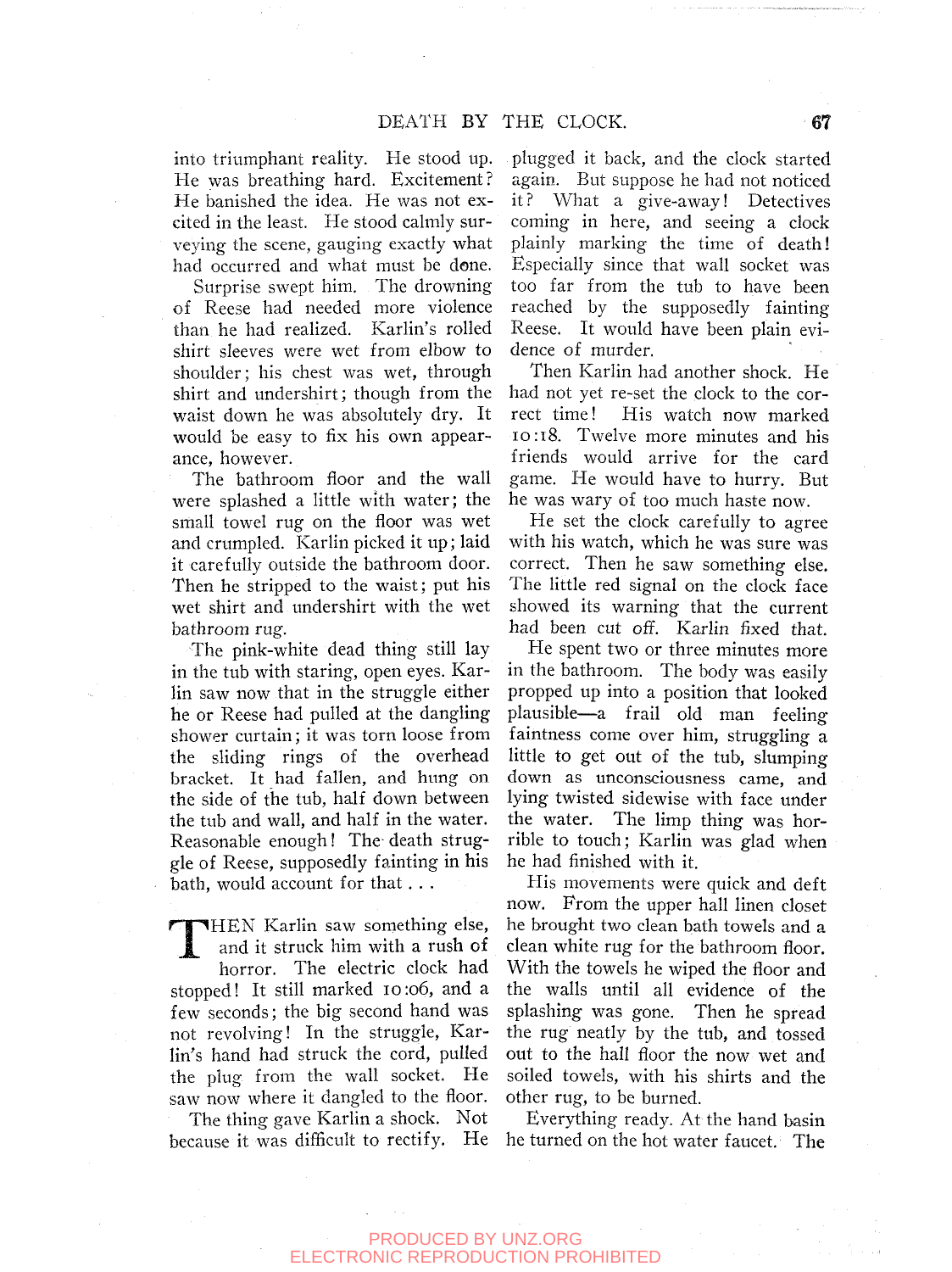small jet of water ran out the drain as fast as it came in. He made sure of that for a moment, so that there could be no overflow. He left the water running. Soon it was very hot. A white cloud, of steam came from it. The steam would fill the small bathroom, and give a reason for Reese's fainting.

The bathroom door had a spring lock on the inside. The catch was off now. Karlin clicked it on; and with a last glance at the tragic tableau of the room, he stepped carefully out and closed the door after him. The door clicked; he tried the knob. The door was locked on the inside.

Karlin stood a moment, listening to the sound of the running jet of water in the hand basin. In the silence of the house it was plainly audible, even through this closed door. That was what he had expected; he would need that sound to go with the others he would create.

T EN-TWENTY-FIVE. In the next five minutes Karlin had burned his shirts, the rug and towels in the furnace. He washed himself thoroughly, so that even the smell of the bathroom soap would not cling\* to him; put on clean shirts; and at lo :30 he was in the library on the lower floor, calmly smoking, waiting for the arrival of his guests.

How easy it had all been! Karlin was as calm as though for an hour he had been sitting here doing nothing.

He rose at the brief ring of the front door-bell. He stood quietly in the midst of the low-voiced confusion as his three guests crowded in.

" Sure, gentlemen, we play in the library. Come in."

Like the master of the house, he ushered them. *Master!* He was the master, now at last.

Officer Cafiferty pulled back. It was the first time he had been here. " We don't want to be takin' advantage of him. Is he asleep ? A nice, kindly old fellow he is—I'll be sayin' that for 'im. But our voices, Karlin—"

" He don't mind," said one of the other men. " Last week we was here—"

Karlin stood quietly smiling. " He is running the water for his bath—hear  $it$ ?"

The faint sound of the water was audible down here—so faint that no one could have said that it was in the hand basin and not in the tub.

Karlin gestured to the ceiling of the library as he added, " You sit down. He is in his bedroom up there. I will ask him."

*''* Sure," agreed Cafferty. " Not for anything would we be after botherin'—" A big, red-faced, sandy-haired fellow, this Cafferty. Just smart enough to make a good witness.

Karlin paused in the doorway. He drew out his watch, and gestured to the library clock. " Twenty-five minutes to eleven. We shall play until one? Here—or in the kitchen—?"

" Sure.—Any old place suits us."

The three men sat a little awkwardly in the big, leather chairs. Karlin smiled at them. " Then you stay just where you are, I will ask of him—"

With unhurried step Karlin mounted the stairs. He was still smiling. He had felt calmly confident like this when, as Vento, the Ventriloquist, he had faced his audiences. And it was so simple to imitate the voice of Reese, which he had studied so carefully.

 $A^{\text{T the hex}}$ T the head of the stairs he called

" Oh, Mr. Reese—my friends they have come. We want ask you—" Like a panther, Karlin swiftly and

PRODUCED BY UNZ.ORG TRONIC REPRODUCTION PROHIBITED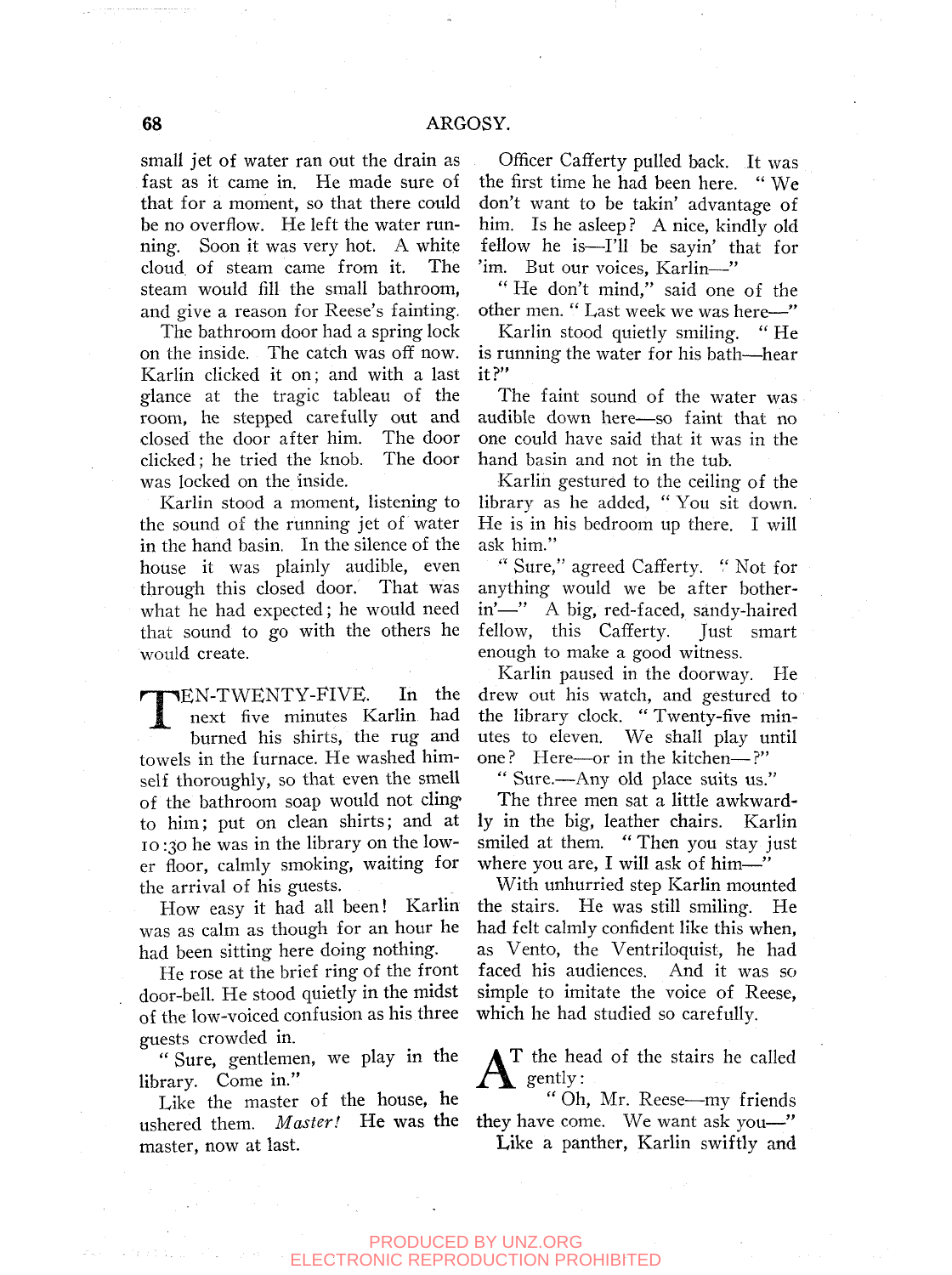noiselessly padded to the open bedroom door. The dead thing locked back there in the bathroom could not answer but how easy it was for Karlin's skill!

" Eh? What you want, Karlin?"

His head was in the doorway, with muffling hand over his mouth as he simulated Reese's voice. This off-stage, unseen drama hardly needed ventriloquism! Karlin noiselessly ran back from the doorway a few paces, scuffled his feet on the bare floor and again approached the door.

" My friends, Mr. Reese—they are 'fraid we bother you."

He was in the room now, with normal thumping tread. Then he turned silent, followed one of the heavy Oriental rugs, in a second he had gained the dresser, and snatched the slippers from the opened package.

Time for Reese to speak again!

"Playing cards, Karlin?"

" Yes, sir. A little poker, like last time. My friend Cafferty is here—"

Time now for Reese to come out of the bathroom and move across the room! Karlin noiselessly turned back the big rug, and shoved a small one aside. He thrust clenched fists into the toes of the limp leather slippers. His feet on the rug and his hands in the clacking slippers on the bare floor he bent double and flapped the slippers for the old man's shaking tread.

Time to talk again! "Eh, Karlin? You say Cafferty? Officer Cafferty? Nice fellow! Tell him to watch himself playing poker with you."

Karlin had flapped back to the dresser. A second or two, noiselessly replacing the rugs, putting the slippers back into their package.

" I tell him that, sir. Shall we play in the library?"

" Perhaps the kitchen, Karlin—don't vou think ? You'll feel freer—make all the noise you like back there. I'm.going to take my bath and go to bed."

At the doorway he called, " Thank you, sir," and trod the hall with a noisy step. Plenty of noise now! The men in the library mustn't notice the ensuing silence upstairs! Noisy tread!

**HE** called down to them from the<br>stairs. He herded them noisily<br>from the library back into the stairs. He herded them noisily from the library, back into the kitchen and closed its door.

"Now we can be free. Laugh all you want. Sure, I have the cards and chips here—move that table, will you, Cafferty?"

" Who banks ?" asked one of the men. " Not me—I did it the last time."

The game began. Down here, no sounds from upstairs could be heard. Reese was supposed to be taking his bath now.

Karlin was steadily losing. It was hard to keep his mind on the game. He was facing the kitchen's electric clock. It was very similar to the one in the bathroom. What a fool he had been not to notice at once that he had stopped that clock! What a horrible error that would have been.

Karlin was annoyed at his thoughts —annoyed at his bad luck in the game —at the sarcasm the players were beginning to hurl at him. Annoyed by this necessary delay, too. Eleven o'clock. Late enough!

He suddenly cocked his head, listening. "What was that?"

Not hard to get them out of the kitchen and into the lower foyer. Karlin and all of them agreed that they had heard nothing; but it wasn't difficult to get them to follow him silently halfway up the stairs while he went to Reese's bedroom, to make sure that the old man hadn't called out to him.

Not in the bedroom! The bed un-

#### PRODUCED BY UNZ.ORG **ECTRONIC REPRODUCTION PROHIBITED**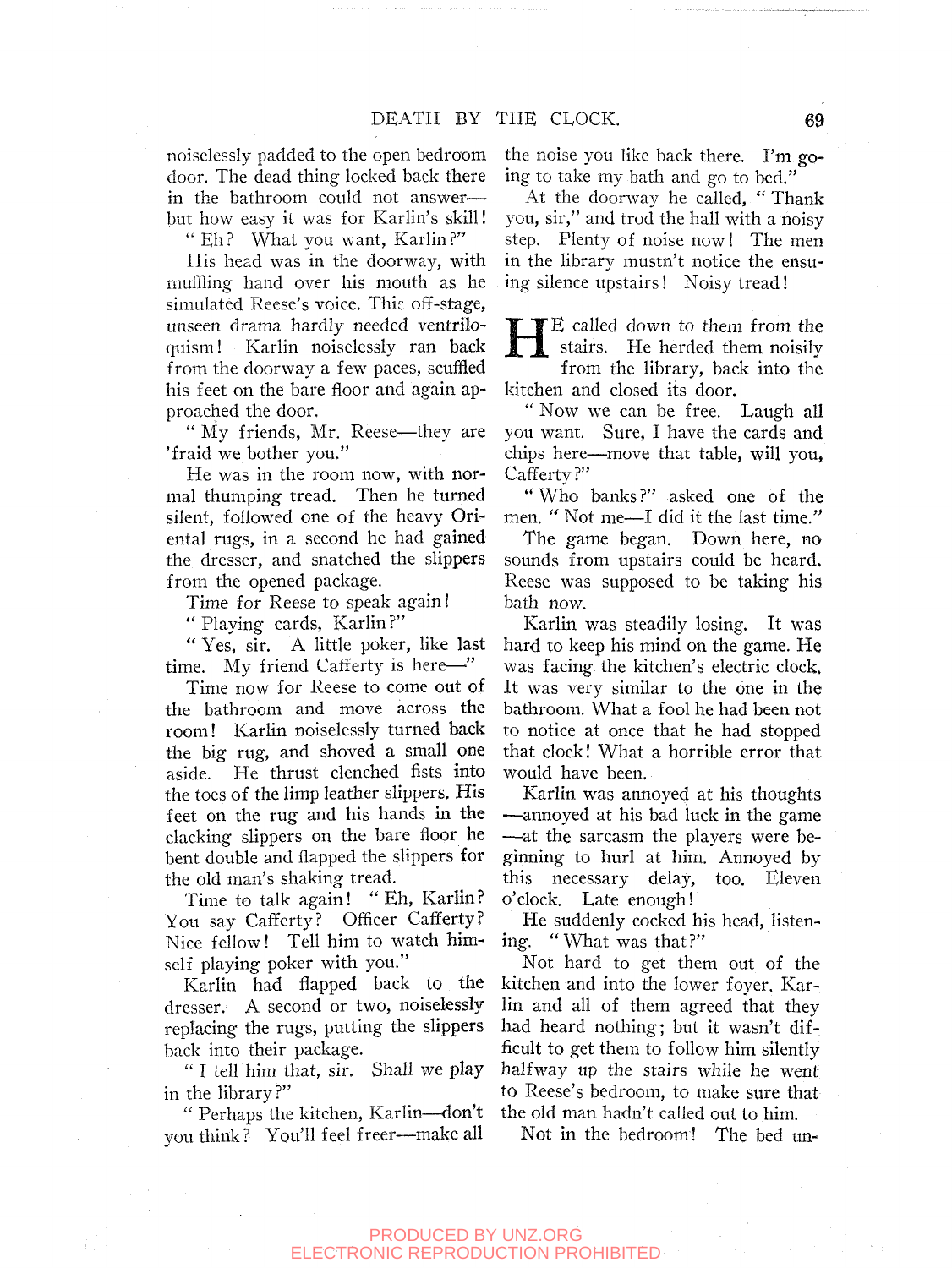touched! What was this? Still in the bathroom? Noise now. Plenty of noise. The alarm—

Of course they joined him at the bathroom door while he pounded.

"Mr. Reese! What is wrong? You sick? Let me in—"

Pounding on the locked door! Then all of them listening to that running water in the basin.

"Bust it in, you fellers—"

" Mr. Reese! Open up the door!"

" God, he's—he's—"

Dead! Of course he was dead. Karlin smiled quietly to himself as he shouted and pounded. But the door resisted their efforts, as Karlin had known, it would.

It was Karlin who telephoned for the doctor, only a few blocks away and at Cafferty's wild shouts, added a call for the near-by police.

He was still at the telephone when the men brought from the cellar the heavy iron bar used to shake the furnace grate. He followed them upstairs only in time to see them crash the door lock.

Clouds of white vapor swirled around the steam-filled room.

O FFICER CAFFERTY told his story with professional clearness. He had, of course, heard Karlin upstairs talking with Mr. Reese.

" You were familiar with Mr. Reese's voice?" the police captain demanded.

" Sure, that I was. The old gentleman was many times talkin' to me, down here by the corner. A nice old feller."

" Go on, Cafferty. At what time did you hear them talking?"

Cafferty remembered that it was about twenty-five minutes to eleven.

"Jus' that," said one of the other

men who had been there. " Remember? Karlin pointed to the clock—"

It seemed to Karlin, as he sat among them now in the library, that this captain of the police was an unpleasantly suspicious fellow. Looking for trouble, where there wasn't any. He was a stalwart, gray-haired man of fifty-odd.

The doctor, who had speedily arrived, had tried his best, but old Reese was dead beyond any possibility of reviving.

It was now well after midnight. The police had come about 11:30. The house, for over half an hour now, had been in a turmoil. Several of Cafferty's fellow policemen were here; a fingerprint man; a photographer; and one or two plainclothesmen. All in charge of this Captain Gregg. The coroner was coming, but he had not yet arrived. And there was a man named Franklyn—a tall, thin fellow in plain clothes. He was not under Gregg, quite evidently. All the policemen seemed to have a great respect for this Franklyn, and Karlin learned that he was a private consulting detective—a fellow with a flair for science. He had solved several notorious crime s by finding some hidden, scientific clue. Karlin chuckled to himself. He could poke around here all he liked.

Gregg and Franklyn had been upstairs where most of the activity was going on. The body was now in Reese's bedroom; Reese's doctor was with it, waiting for the coroner.

Now Gregg came down, and had Cafferty tell it all over again. Cafferty had heard—sure he could identify the voice—old Reese talking with Karlin. Heard plainly every word that was said. And heard the old man walking in his slippers across the bedroom floor. And all three of the men recalled hearing the sound of the running water.

#### PRODUCED BY UNZ.ORG CTRONIC REPRODUCTION PROHIBITED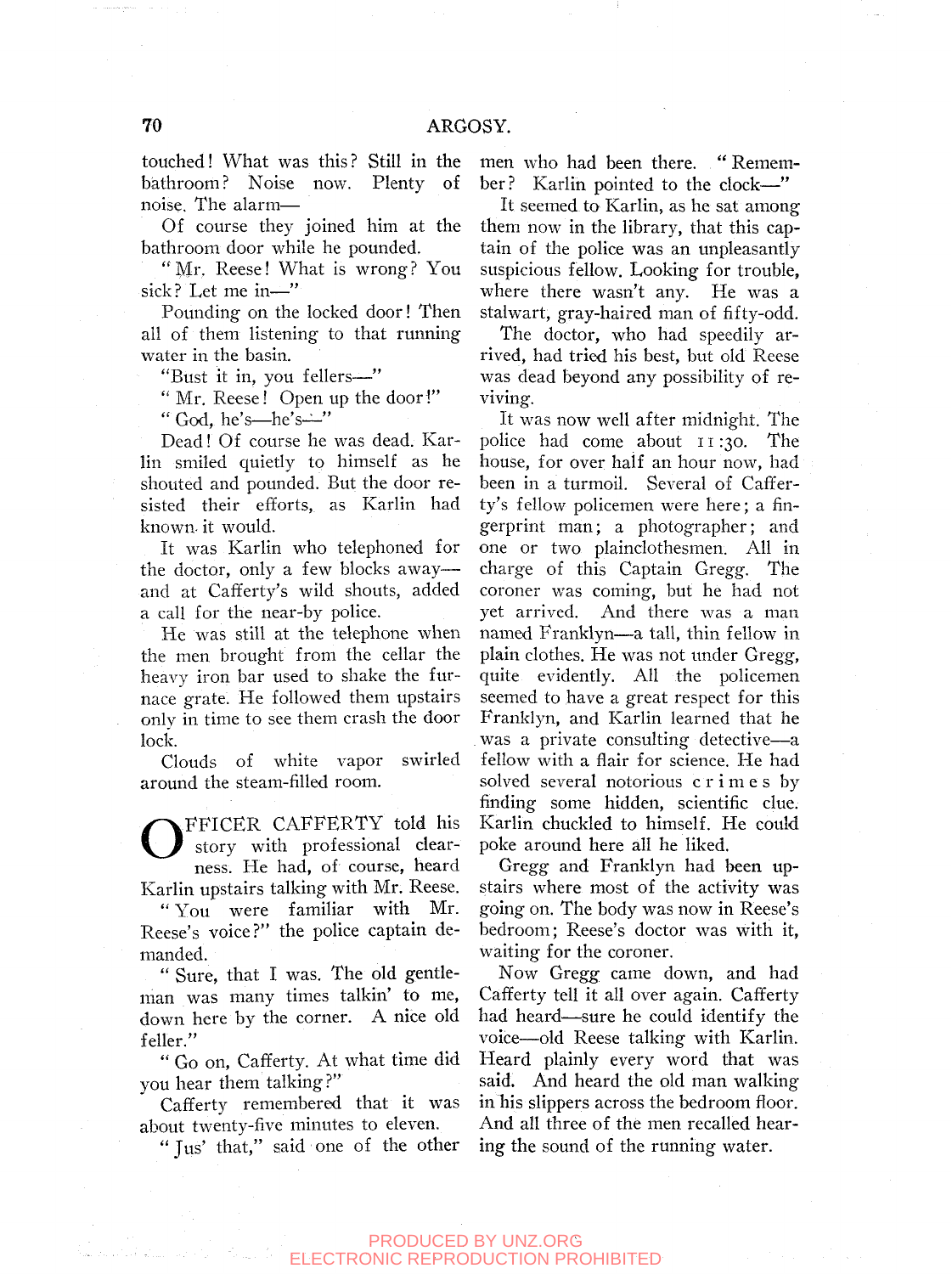Karlin chuckled. In all the world he could not have fallen upon a more perfect witness than Cafferty, who had been the first of them to rush into the bathroom and discover the body.

THE bathroom floor was dry?" 1 Gregg was saying now. " No water splashed on the wall?" " No, sir. I watched for that. An' the little white rug on the floor was clean an' dry. He got in the tub, cap'n —an' he drowned there—never got out."

The doctor had agreed with all of them how the accident had happened. Reese had closed and locked the bathroom door. He had turned on the hot water in the hand basin. Karlin told the reason for that.

" He sometimes fuss because it take several minutes for the water to get hot—"

Reese had evidently let it run to get it hot; had forgotten it; the room had filled with steam. The doctor said that Reese might easily have fainted, clutching at the shower curtain as he felt himself going. He might have screamed, but down in the kitchen, where a noisy card game was in progress, no one would have heard him. Perhaps he then lost consciousness before he was able to rise from the tub, slumped down with his face falling under the water and was drowned.

There was a little hitch here which had caused Karlin momentary annoyance.

" Why," Gregg demanded, " did he run the hot water in the hand basin? What did he want it for?"

Karlin had not thought of that. " Why—why, I suppose to shave."

Gregg smiled his unpleasant smile. " The body shows that he had shaved very recently. Franklyn thinks perhaps even this evening. His shaving brush was still wet."

So Franklyn was doing some thinking ongthis thing, was he? Karlin felt a little contemptuous; but in spite of that a wave of vague distrust swept him. Why was this Captain Gregg so unpleasant? And where was Franklyn now? Upstairs? What was he doing upstairs ?

Gregg was repeating, " Reese quite evidently didn't run the hot water in the hand basin in order to shave."

Karlin gestured. " I am sorry I cannot read his mind why he turn on the hot water."

Gregg let it pass. But his unpleasantness continued; and now, here in the library, it suddenly burst forth.

" There are a number of strange angles to this affair, Karlin."

That puzzled and startled Cafferty and the other two men, but Karlin did not move a muscle of his stolid face. In his opinion Gregg was bluffing. This policeman had probably heard from the doctor about Reese's will.

"I do not know what is queer." Karlin said carefully.

" Several things. Cafferty and these two friends of yours heard sounds upstairs, but they did not actually see anything."

Karlin went so far as to permit him- *:xU* to smile. The remark was not worth answering. He returned Gregg's steady gaze with ironic amusement.

" We were wondering—" Gregg went on, and now his gaze shifted to Cafferty "—wondering if you might be mistaken in what you heard, because you couldn't see anything."

Cafferty shook his head, emphatically. But he looked uneasy. " Sure, Cap'n Gregg, if I wasn't positive—an' these other fellers— We all heard it."

" I know you did." Gregg stood up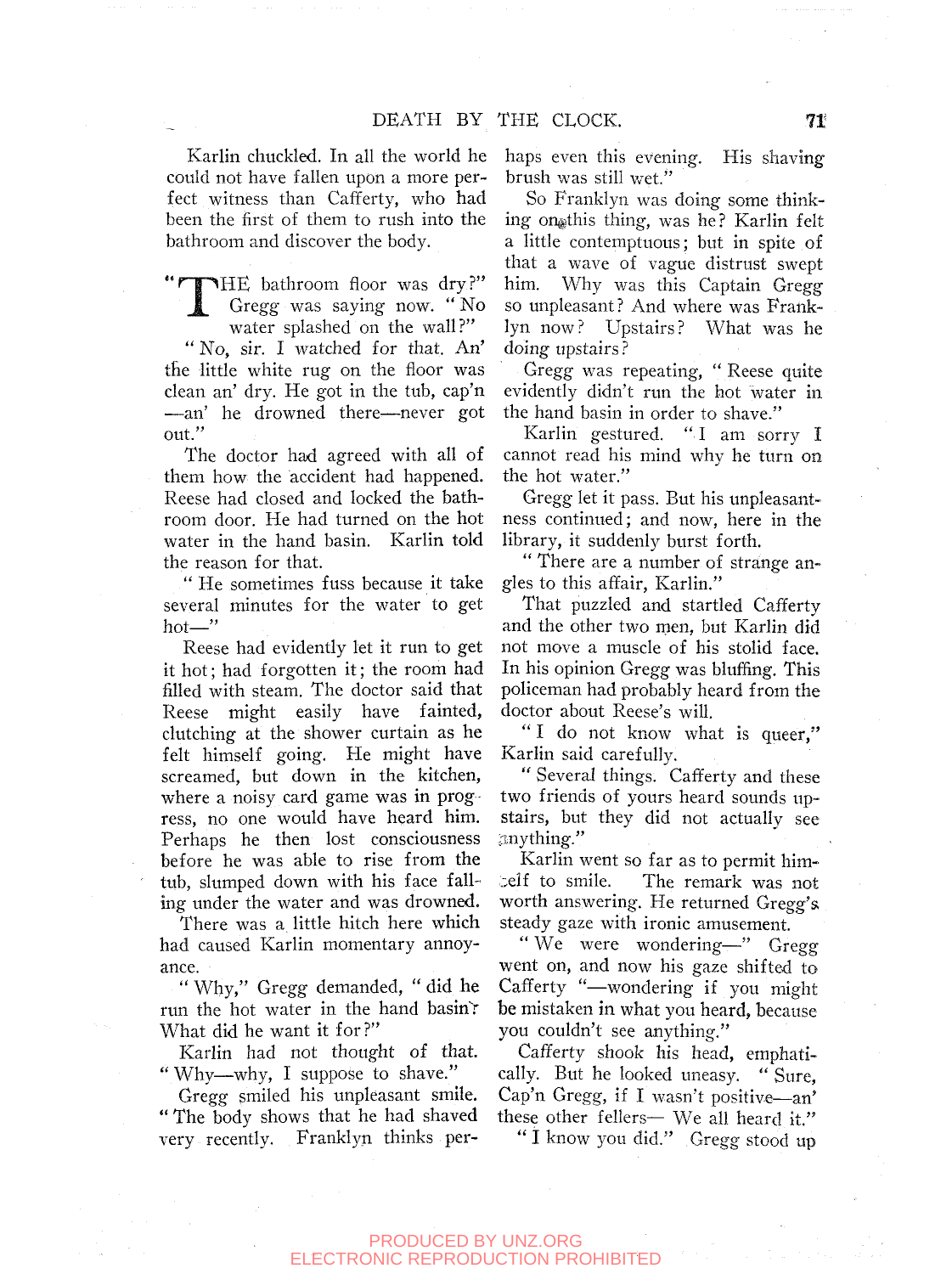abruptly. " Come upstairs all of you. I'll show you what looks queer to us."

SILENTLY they followed him up.<br>
Karlin too, was puzzled. What<br>
had gone wrong in the bedroom Karlin too, was puzzled. What

had gone wrong in the bedroom that looked queer ? Or was this a bluff to frighten him? They had the wrong man, if they intended to try that.

The thing on the bed was covered by a sheet. Karlin cast a brief, calm gaze at it. Where was Franklyn? He wasn't here. The men in the room all stood silent; it seemed that the eyes of every one of them were upon Karlin.

He said abruptly, " Do I think right that you accuse me of something, Captain Gregg? I am no liar."

Gregg smiled for the first time; but it was an unpleasant smile. He turned to Cafferty.

" This is what's queer. You heard the flap of Reese's slippers as he crossed this room. You and both these other men have described it to me several times—and always the same. You heard him walk at least ten or fifteen feet on the bare floor. But there is no bare floor here, except very small spaces between these rugs!"

It was obvious. Karlin saw Cafferty staring stupidly. Gregg bent down and carefully lifted back the large rug.

" With this one placed this way, Cafferty, and perhaps this smaller one moved away, he'd have been able to walk that far on the bare floor. As a matter of fact, these rugs have been recently moved—the dust-line around them shows that."

" I remember that the big rug was pushed away like that," Karlin said, relief sweeping over him.

". You didn't push it?"

 $"$  No."

" But why would Reese have done  $it$  ?"

The policeman was like a child.

Karlin grinned. " I cannot tell his mind. Sorry. Is that all—?"

"No, it isn't. Where are the slippers he wore?"

That gave Karlin a little start. He recalled that Reese had made him throw away the only pair of old slippers he had. And Reese had gone to the bathroom in his bare feet. The new slippers Karlin himself had replaced in their package.

Karlin said, " He was with slippers. I do not know—"

"These, then?" said Gregg. He lifted the new slippers from the box on the bureau. " They look as though they had never been worn—"

" But he wore them," Karlin insisted stolidly. "I did not just notice, but—"

" They look," Gregg interrupted, " as though a fist instead of a foot had been thrust into them. See the bulges in that limp leather where the knuckles were?—Besides, why would he' put them back into their package ?"

Karlin was nonplused. But he made an attempt to smile.

G REGG tossed away the slippers. He said abruptly:

" We searched your room, Karlin, and one bureau drawer we found locked. That seemed strange, so we opened it.—Brayley, give me those newspaper clippings."

The British newspaper accounts of Vento, the Ventriloquist! Gregg held out one which had a picture of Karlin, without make-up.

"That's you, isn't it? Looks like you, anyway."

For the first time in his life, Karlin felt that he had nerves. Something pulling at him inside, making him feel queer all over and dulling his thoughts.

#### PRODUCED BY UNZ.ORG TRONIC REPRODUCTION PROHIBITED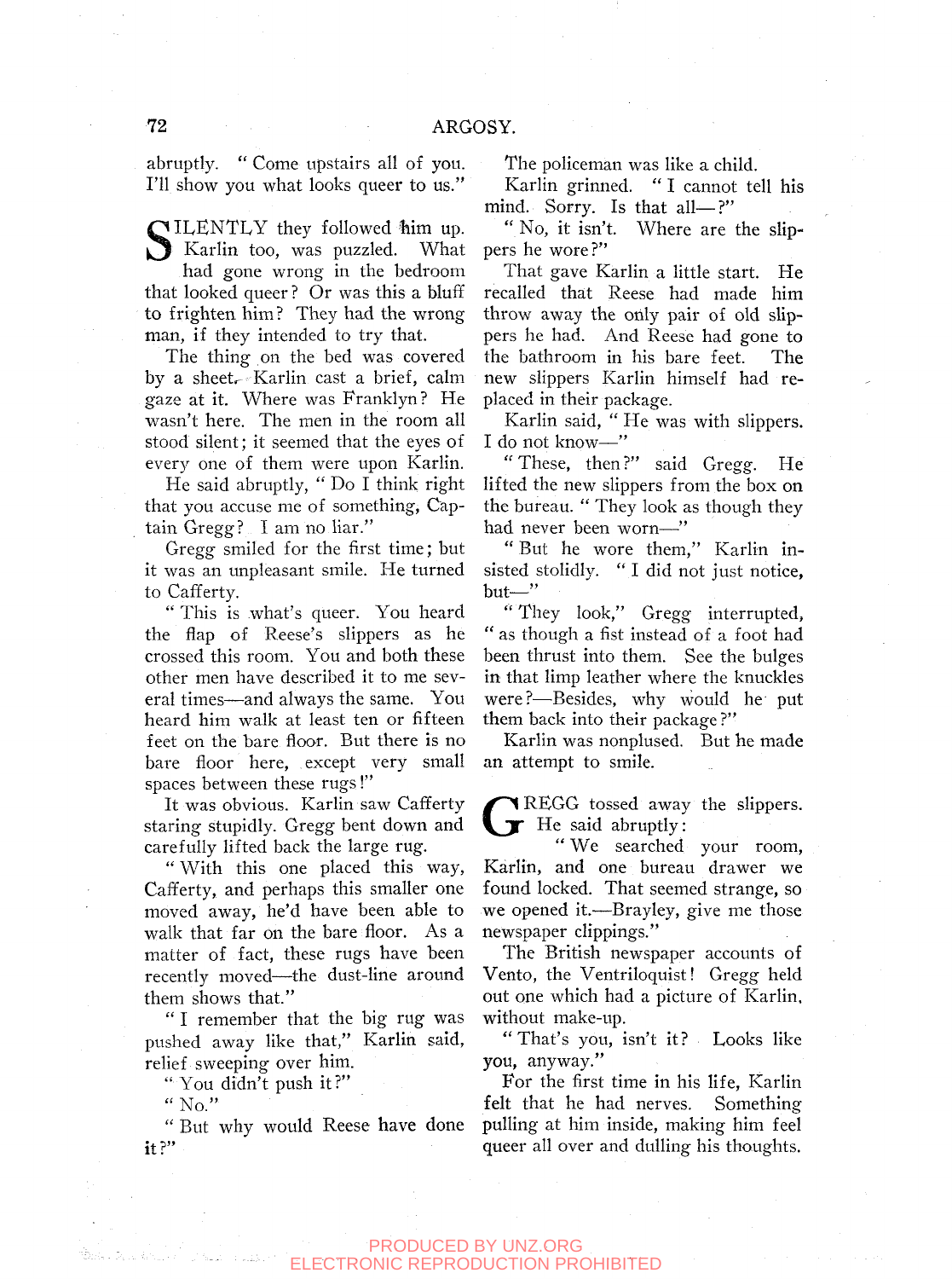The room wavered. He heard his voice stammering:

" Yes—me! Why not? I once was a wrestler—"

He shouldn't have admitted that! Too late now! Still, what did it all prove ? A man had a right to have been on the stage.

Gregg said quickly, " This is you—a ventriloquist. You see, Cafferty, you might have been tricked. It's possible.—In fact, we think you were tricked."

Might have been! That was far from proof. You couldn't convict a man on what might have been.

From down the hall came the slow, quiet voice of Franklyn.

" I say, Captain Gregg, it figures the way I thought it would. Bring him in here."

Franklyn was in the bathroom.— What figured the way he thought it would ?

Karlin said slowly, " I have tell the truth. Why you want to accuse—?"

" Accuse you of murdering Reese ?" Gregg finished. " We do accuse you! God knows you look pretty dumb, but I guess you're smart enough . . . We've got you!"

" Because—I was on the stage?" Karlin managed sarcastically. " Because I might have imitate a voice which I did not-"

" Because— Come here and I'll show you."

Gregg was shoving him roughly from the room. All these men crowding upon him. His instinct was to knock them all aside. Weaklings! He could crunch two or three of them at once in his arms.

He gasped, "What you doing?"

" Got something else to show you." Into the bathroom. They completely filled it.

" Big hunk o' meat—too dumb to understand."

Who said that? He could take the fellow in one of his arms and squeeze him until his ribs cracked  $\ldots$  Was this Franklyn speaking now? No! It was still Gregg. But Franklyn was here, leaning up against the wall, watching. His coat was off; his shirt sleeves were rolled up. He had obviously been working, but he was finished now. Working at what? Finished with what? Things which did not belong here in the bathroom were standing on the hand basin. Karlin tried to see them, but somebody got in the way.

Somebody had said, " Dumb as an ox." And Gregg was saying, " He's not so dumb as you'd think. Want to tell him what you found, Franklyn?"

FRANKLYN took a step forward<br>and held Karlin with his quiet and held Karlin with his quiet gaze.

" See here, Karlin, you fixed this thing so that the time at which everything happened is clear enough. Your friends came at ten-thirty. They heard the sounds upstairs a few minutes later. What you want us to believe is that Reese went to take his bath about ten-forty-five."

" I no care what you t'ink!" It seemed to Karlin that his English was deserting him. The bathroom was swaying; but in the blur he could see the face of the electric clock. Nearly midnight now. He heard himself stammering, " The clock—"

" Not the clock, Karlin. We've got a better time-piece than that."

, They had shoved Karlin to the bathtub. Franklyn was pointing to where the shower curtain still lay, half in the water and half down between the tub and wall.

" There's the time-piece, Karlin!